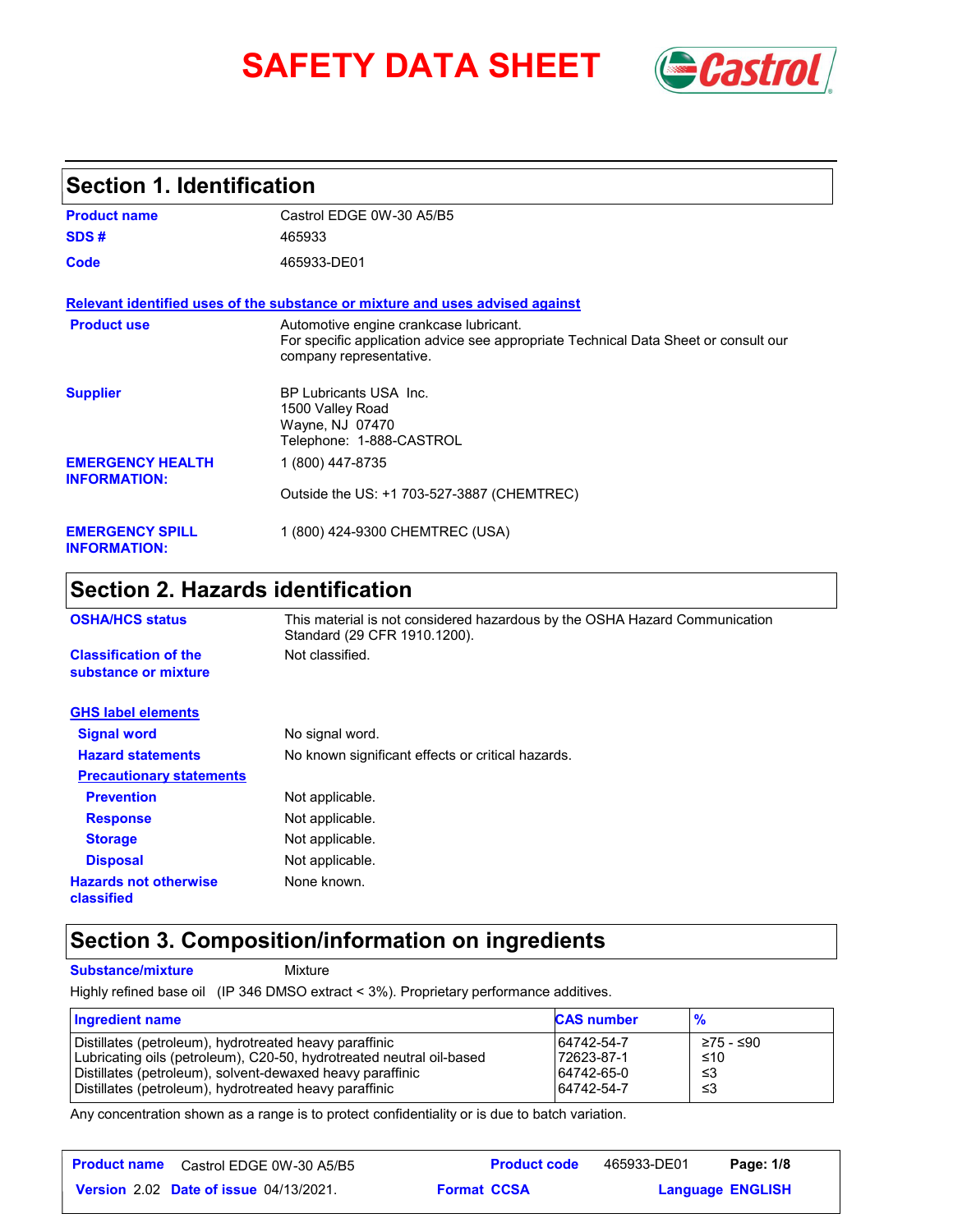## **Section 3. Composition/information on ingredients**

**There are no additional ingredients present which, within the current knowledge of the supplier and in the concentrations applicable, are classified as hazardous to health and hence require reporting in this section.**

**Occupational exposure limits, if available, are listed in Section 8.**

#### **Section 4. First aid measures**

#### **Description of necessary first aid measures**

| <b>Eve contact</b>                | In case of contact, immediately flush eyes with plenty of water for at least 15 minutes.<br>Eyelids should be held away from the eyeball to ensure thorough rinsing. Check for and<br>remove any contact lenses. Get medical attention. |
|-----------------------------------|-----------------------------------------------------------------------------------------------------------------------------------------------------------------------------------------------------------------------------------------|
| <b>Skin contact</b>               | Wash skin thoroughly with soap and water or use recognized skin cleanser. Remove<br>contaminated clothing and shoes. Wash clothing before reuse. Clean shoes thoroughly<br>before reuse. Get medical attention if symptoms occur.       |
| <b>Inhalation</b>                 | If inhaled, remove to fresh air. Get medical attention if symptoms occur.                                                                                                                                                               |
| <b>Ingestion</b>                  | Do not induce vomiting unless directed to do so by medical personnel. Get medical<br>attention if symptoms occur.                                                                                                                       |
| <b>Protection of first-aiders</b> | No action shall be taken involving any personal risk or without suitable training.                                                                                                                                                      |

#### **Most important symptoms/effects, acute and delayed**

**See Section 11 for more detailed information on health effects and symptoms.**

#### **Indication of immediate medical attention and special treatment needed, if necessary**

| <b>Notes to physician</b>  | Treatment should in general be symptomatic and directed to relieving any effects. |
|----------------------------|-----------------------------------------------------------------------------------|
| <b>Specific treatments</b> | No specific treatment.                                                            |

#### **Section 5. Fire-fighting measures**

| <b>Extinguishing media</b>                               |                                                                                                                                                                                                |
|----------------------------------------------------------|------------------------------------------------------------------------------------------------------------------------------------------------------------------------------------------------|
| <b>Suitable extinguishing</b><br>media                   | In case of fire, use foam, dry chemical or carbon dioxide extinguisher or spray.                                                                                                               |
| Unsuitable extinguishing<br>media                        | Do not use water jet.                                                                                                                                                                          |
| <b>Specific hazards arising</b><br>from the chemical     | In a fire or if heated, a pressure increase will occur and the container may burst.                                                                                                            |
| <b>Hazardous combustion</b><br>products                  | Combustion products may include the following:<br>carbon oxides $(CO, CO2)$ (carbon monoxide, carbon dioxide)                                                                                  |
| <b>Special protective actions</b><br>for fire-fighters   | No action shall be taken involving any personal risk or without suitable training. Promptly<br>isolate the scene by removing all persons from the vicinity of the incident if there is a fire. |
| <b>Special protective</b><br>equipment for fire-fighters | Fire-fighters should wear positive pressure self-contained breathing apparatus (SCBA)<br>and full turnout gear.                                                                                |

#### **Section 6. Accidental release measures**

|                                                                                                                                                                                                                                                                   | Personal precautions, protective equipment and emergency procedures                                                                                                                                                                                                                                                                   |
|-------------------------------------------------------------------------------------------------------------------------------------------------------------------------------------------------------------------------------------------------------------------|---------------------------------------------------------------------------------------------------------------------------------------------------------------------------------------------------------------------------------------------------------------------------------------------------------------------------------------|
| For non-emergency<br>personnel                                                                                                                                                                                                                                    | No action shall be taken involving any personal risk or without suitable training.<br>Evacuate surrounding areas. Keep unnecessary and unprotected personnel from<br>entering. Do not touch or walk through spilled material. Put on appropriate personal<br>protective equipment. Floors may be slippery; use care to avoid falling. |
| For emergency responders                                                                                                                                                                                                                                          | If specialized clothing is required to deal with the spillage, take note of any information in<br>Section 8 on suitable and unsuitable materials. See also the information in "For non-<br>emergency personnel".                                                                                                                      |
| <b>Environmental precautions</b><br>Avoid dispersal of spilled material and runoff and contact with soil, waterways, drains<br>and sewers. Inform the relevant authorities if the product has caused environmental<br>pollution (sewers, waterways, soil or air). |                                                                                                                                                                                                                                                                                                                                       |
| <b>Product name</b><br>Castrol EDGE 0W-30 A5/B5                                                                                                                                                                                                                   | <b>Product code</b><br>465933-DE01<br>Page: 2/8                                                                                                                                                                                                                                                                                       |

**Date of issue** 04/13/2021. **Example 2.02 Format CCSA Language ENGLIS Language ENGLISH Format CCSA**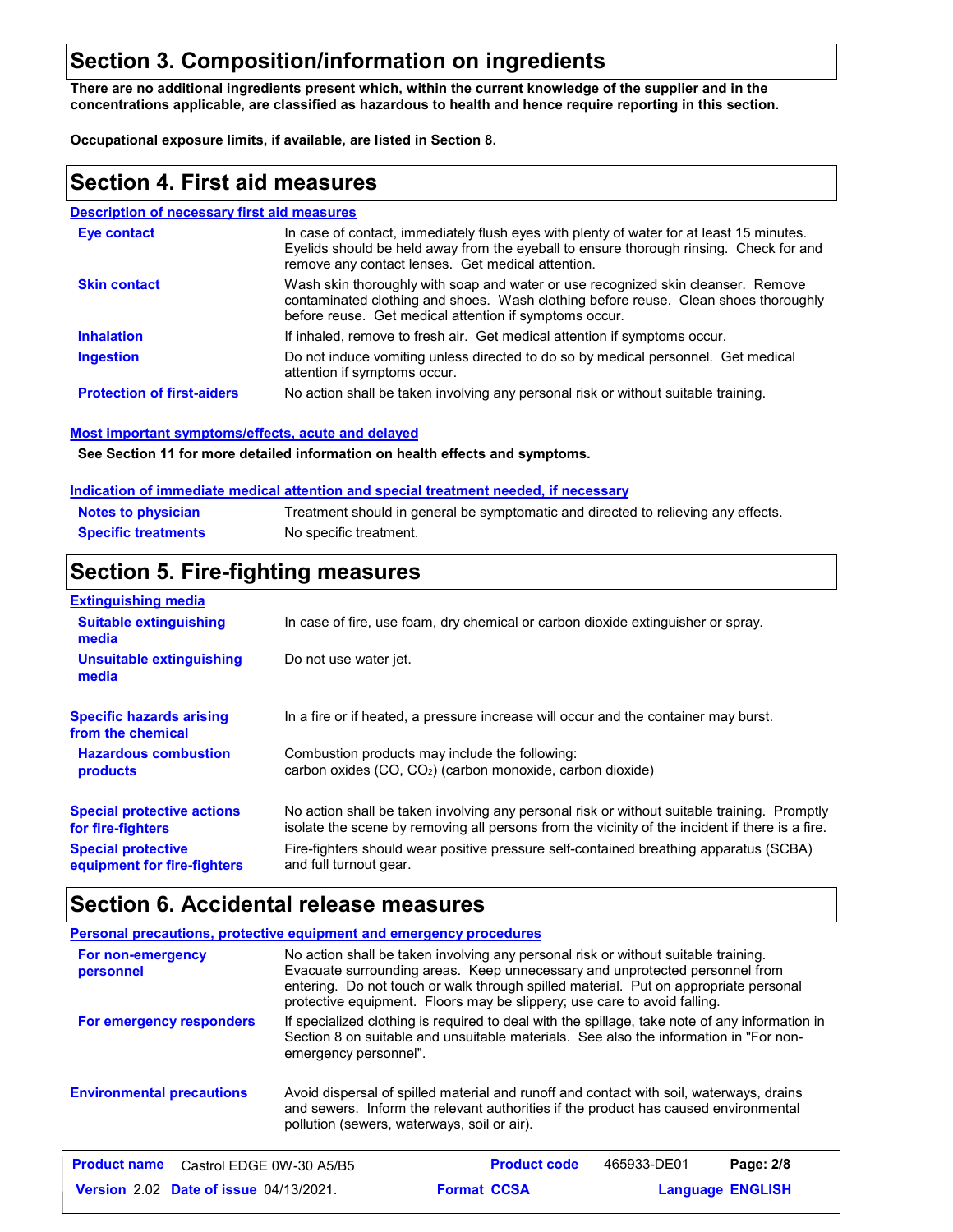### **Section 6. Accidental release measures**

|                    | Methods and materials for containment and cleaning up                                                                                                                                                                                                                                                                                                                                              |
|--------------------|----------------------------------------------------------------------------------------------------------------------------------------------------------------------------------------------------------------------------------------------------------------------------------------------------------------------------------------------------------------------------------------------------|
| <b>Small spill</b> | Stop leak if without risk. Move containers from spill area. Absorb with an inert material<br>and place in an appropriate waste disposal container. Dispose of via a licensed waste<br>disposal contractor.                                                                                                                                                                                         |
| Large spill        | Stop leak if without risk. Move containers from spill area. Prevent entry into sewers,<br>water courses, basements or confined areas. Contain and collect spillage with non-<br>combustible, absorbent material e.g. sand, earth, vermiculite or diatomaceous earth and<br>place in container for disposal according to local regulations. Dispose of via a licensed<br>waste disposal contractor. |

## **Section 7. Handling and storage**

| <b>Precautions for safe handling</b>                                             |                                                                                                                                                                                                                                                                                                                                                                                                                                                                                                                                                                                               |
|----------------------------------------------------------------------------------|-----------------------------------------------------------------------------------------------------------------------------------------------------------------------------------------------------------------------------------------------------------------------------------------------------------------------------------------------------------------------------------------------------------------------------------------------------------------------------------------------------------------------------------------------------------------------------------------------|
| <b>Protective measures</b>                                                       | Put on appropriate personal protective equipment (see Section 8).                                                                                                                                                                                                                                                                                                                                                                                                                                                                                                                             |
| <b>Advice on general</b><br>occupational hygiene                                 | Eating, drinking and smoking should be prohibited in areas where this material is<br>handled, stored and processed. Wash thoroughly after handling. Remove contaminated<br>clothing and protective equipment before entering eating areas. See also Section 8 for<br>additional information on hygiene measures.                                                                                                                                                                                                                                                                              |
| <b>Conditions for safe storage,</b><br>including any<br><i>incompatibilities</i> | Store in accordance with local regulations. Store in original container protected from<br>direct sunlight in a dry, cool and well-ventilated area, away from incompatible materials<br>(see Section 10) and food and drink. Keep container tightly closed and sealed until<br>ready for use. Store and use only in equipment/containers designed for use with this<br>product. Containers that have been opened must be carefully resealed and kept upright<br>to prevent leakage. Do not store in unlabeled containers. Use appropriate containment<br>to avoid environmental contamination. |
| <b>Not suitable</b>                                                              | Prolonged exposure to elevated temperature.                                                                                                                                                                                                                                                                                                                                                                                                                                                                                                                                                   |

### **Section 8. Exposure controls/personal protection**

#### **Control parameters**

**Occupational exposure limits**

Distillates (petroleum), hydrotreated heavy paraffinic **ACGIH TLV (United States).** 

TWA: 5 mg/m<sup>3</sup> 8 hours. Issued/Revised: 11/2009 Form: Inhalable fraction **OSHA PEL (United States).** TWA: 5 mg/m<sup>3</sup> 8 hours. Issued/Revised: 6/1993

Lubricating oils (petroleum), C20-50, hydrotreated neutral oil-based None.

Distillates (petroleum), solvent-dewaxed heavy paraffinic **ACGIH TLV (United States).**

TWA: 5 mg/m<sup>3</sup> 8 hours. Issued/Revised: 11/2009 Form: Inhalable fraction **OSHA PEL (United States).** TWA: 5 mg/m<sup>3</sup> 8 hours. Issued/Revised: 6/1993

Distillates (petroleum), hydrotreated heavy paraffinic **ACGIH TLV (United States).**

TWA: 5 mg/m<sup>3</sup> 8 hours. Issued/Revised: 11/2009 Form: Inhalable fraction **OSHA PEL (United States).** TWA: 5 mg/m<sup>3</sup> 8 hours. Issued/Revised: 6/1993

**Date of issue** 04/13/2021. **Example 2.02 Format CCSA Language ENGLIS Product name** Castrol EDGE 0W-30 A5/B5 **Product code** 465933-DE01 **Page: 3/8 Language ENGLISH** 465933-DE01 Page: 3/8 **Format CCSA**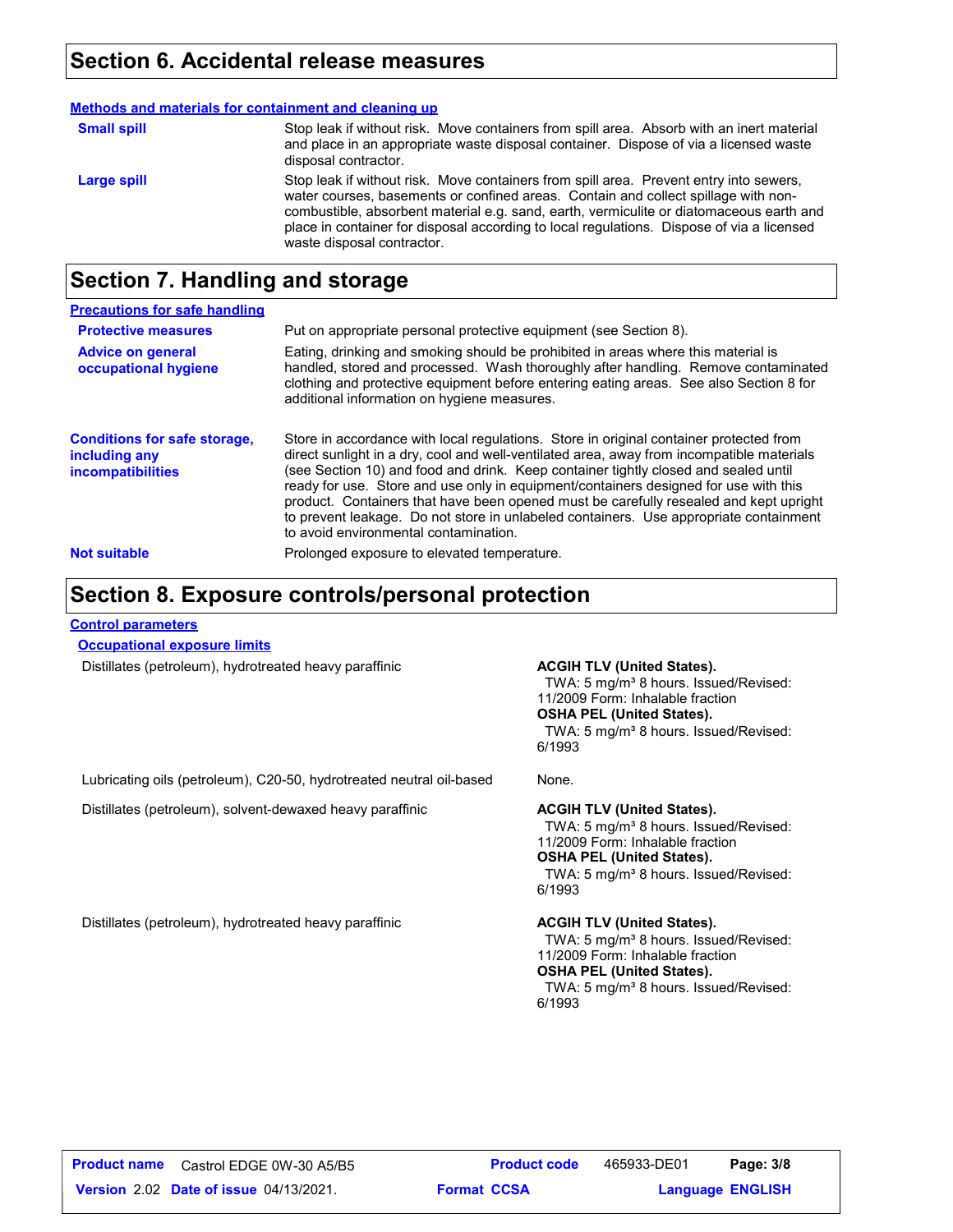## **Section 8. Exposure controls/personal protection**

| <b>Appropriate engineering</b><br>controls | All activities involving chemicals should be assessed for their risks to health, to ensure<br>exposures are adequately controlled. Personal protective equipment should only be<br>considered after other forms of control measures (e.g. engineering controls) have been<br>suitably evaluated. Personal protective equipment should conform to appropriate<br>standards, be suitable for use, be kept in good condition and properly maintained.<br>Your supplier of personal protective equipment should be consulted for advice on<br>selection and appropriate standards. For further information contact your national<br>organisation for standards.<br>Provide exhaust ventilation or other engineering controls to keep the relevant airborne<br>concentrations below their respective occupational exposure limits.<br>The final choice of protective equipment will depend upon a risk assessment. It is<br>important to ensure that all items of personal protective equipment are compatible. |
|--------------------------------------------|------------------------------------------------------------------------------------------------------------------------------------------------------------------------------------------------------------------------------------------------------------------------------------------------------------------------------------------------------------------------------------------------------------------------------------------------------------------------------------------------------------------------------------------------------------------------------------------------------------------------------------------------------------------------------------------------------------------------------------------------------------------------------------------------------------------------------------------------------------------------------------------------------------------------------------------------------------------------------------------------------------|
| <b>Environmental exposure</b><br>controls  | Emissions from ventilation or work process equipment should be checked to ensure they<br>comply with the requirements of environmental protection legislation. In some cases,<br>fume scrubbers, filters or engineering modifications to the process equipment will be<br>necessary to reduce emissions to acceptable levels.                                                                                                                                                                                                                                                                                                                                                                                                                                                                                                                                                                                                                                                                              |
| <b>Individual protection measures</b>      |                                                                                                                                                                                                                                                                                                                                                                                                                                                                                                                                                                                                                                                                                                                                                                                                                                                                                                                                                                                                            |
| <b>Hygiene measures</b>                    | Wash hands, forearms and face thoroughly after handling chemical products, before<br>eating, smoking and using the lavatory and at the end of the working period.<br>Appropriate techniques should be used to remove potentially contaminated clothing.<br>Wash contaminated clothing before reusing. Ensure that eyewash stations and safety<br>showers are close to the workstation location.                                                                                                                                                                                                                                                                                                                                                                                                                                                                                                                                                                                                            |
| <b>Eye/face protection</b>                 | Safety glasses with side shields.                                                                                                                                                                                                                                                                                                                                                                                                                                                                                                                                                                                                                                                                                                                                                                                                                                                                                                                                                                          |
| <b>Skin protection</b>                     |                                                                                                                                                                                                                                                                                                                                                                                                                                                                                                                                                                                                                                                                                                                                                                                                                                                                                                                                                                                                            |
| <b>Hand protection</b>                     | Wear protective gloves if prolonged or repeated contact is likely. Wear chemical<br>resistant gloves. Recommended: Nitrile gloves. The correct choice of protective gloves<br>depends upon the chemicals being handled, the conditions of work and use, and the<br>condition of the gloves (even the best chemically resistant glove will break down after<br>repeated chemical exposures). Most gloves provide only a short time of protection<br>before they must be discarded and replaced. Because specific work environments and<br>material handling practices vary, safety procedures should be developed for each<br>intended application. Gloves should therefore be chosen in consultation with the supplier/<br>manufacturer and with a full assessment of the working conditions.                                                                                                                                                                                                              |
| <b>Body protection</b>                     | Use of protective clothing is good industrial practice.<br>Personal protective equipment for the body should be selected based on the task being<br>performed and the risks involved and should be approved by a specialist before handling<br>this product.<br>Cotton or polyester/cotton overalls will only provide protection against light superficial<br>contamination that will not soak through to the skin. Overalls should be laundered on a<br>regular basis. When the risk of skin exposure is high (e.g. when cleaning up spillages or<br>if there is a risk of splashing) then chemical resistant aprons and/or impervious chemical<br>suits and boots will be required.                                                                                                                                                                                                                                                                                                                      |
| <b>Other skin protection</b>               | Appropriate footwear and any additional skin protection measures should be selected<br>based on the task being performed and the risks involved and should be approved by a<br>specialist before handling this product.                                                                                                                                                                                                                                                                                                                                                                                                                                                                                                                                                                                                                                                                                                                                                                                    |
| <b>Respiratory protection</b>              | In case of insufficient ventilation, wear suitable respiratory equipment.<br>The correct choice of respiratory protection depends upon the chemicals being handled,<br>the conditions of work and use, and the condition of the respiratory equipment. Safety<br>procedures should be developed for each intended application. Respiratory protection<br>equipment should therefore be chosen in consultation with the supplier/manufacturer<br>and with a full assessment of the working conditions.                                                                                                                                                                                                                                                                                                                                                                                                                                                                                                      |

## **Section 9. Physical and chemical properties**

| <b>Appearance</b>                             |                          |                     |                         |           |
|-----------------------------------------------|--------------------------|---------------------|-------------------------|-----------|
| <b>Physical state</b>                         | Liquid.                  |                     |                         |           |
| <b>Color</b>                                  | Amber.                   |                     |                         |           |
| <b>Odor</b>                                   | Not available.           |                     |                         |           |
| <b>Odor threshold</b>                         | Not available.           |                     |                         |           |
| рH                                            | Not applicable.          |                     |                         |           |
| <b>Melting point</b>                          | Not available.           |                     |                         |           |
| <b>Product name</b>                           | Castrol EDGE 0W-30 A5/B5 | <b>Product code</b> | 465933-DE01             | Page: 4/8 |
| <b>Version 2.02 Date of issue 04/13/2021.</b> |                          | <b>Format CCSA</b>  | <b>Language ENGLISH</b> |           |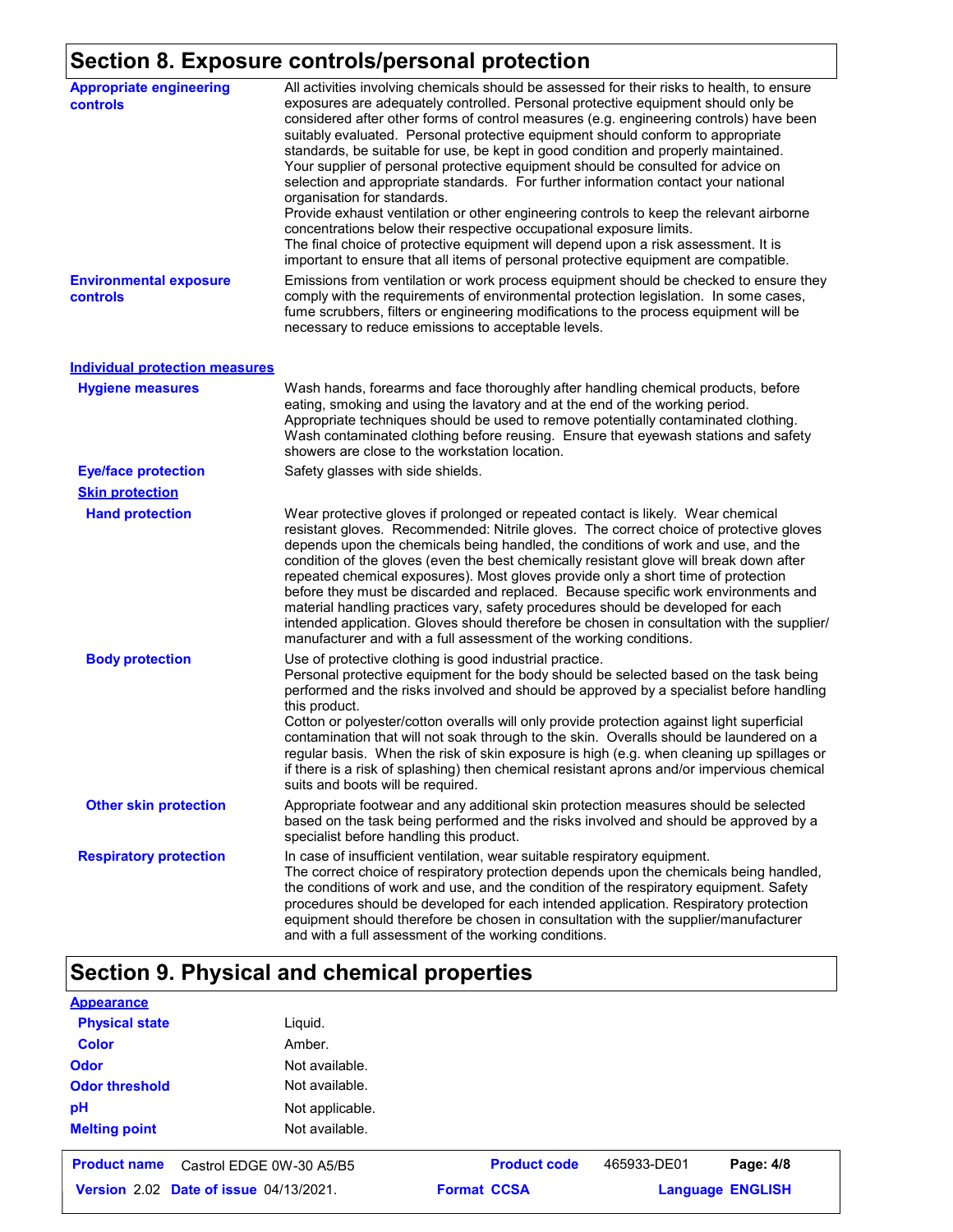## **Section 9. Physical and chemical properties**

| <b>Boiling point</b>                              | Not available.                                                                                                                            |
|---------------------------------------------------|-------------------------------------------------------------------------------------------------------------------------------------------|
| <b>Flash point</b>                                | Closed cup: 206°C (402.8°F) [Pensky-Martens.]                                                                                             |
| <b>Pour point</b>                                 | -45 °C                                                                                                                                    |
| <b>Evaporation rate</b>                           | Not available.                                                                                                                            |
| <b>Flammability (solid, gas)</b>                  | Not applicable. Based on - Physical state                                                                                                 |
| Lower and upper explosive<br>(flammable) limits   | Not available.                                                                                                                            |
| <b>Vapor pressure</b>                             | Not available.                                                                                                                            |
| <b>Vapor density</b>                              | Not available.                                                                                                                            |
| <b>Density</b>                                    | $\leq$ 1000 kg/m <sup>3</sup> (<1 g/cm <sup>3</sup> ) at 15 <sup>°</sup> C                                                                |
| <b>Solubility</b>                                 | insoluble in water.                                                                                                                       |
| <b>Partition coefficient: n-</b><br>octanol/water | Not available.                                                                                                                            |
| <b>Auto-ignition temperature</b>                  | Not available.                                                                                                                            |
| <b>Decomposition temperature</b>                  | Not available.                                                                                                                            |
| <b>Viscosity</b>                                  | Kinematic: 51.83 mm <sup>2</sup> /s (51.83 cSt) at 40 $^{\circ}$ C<br>Kinematic: 9.55 to 10 mm <sup>2</sup> /s (9.55 to 10 cSt) at 100 °C |

## **Section 10. Stability and reactivity**

| <b>Reactivity</b>                                   | No specific test data available for this product. Refer to Conditions to avoid and<br>Incompatible materials for additional information.                                |
|-----------------------------------------------------|-------------------------------------------------------------------------------------------------------------------------------------------------------------------------|
| <b>Chemical stability</b>                           | The product is stable.                                                                                                                                                  |
| <b>Possibility of hazardous</b><br><b>reactions</b> | Under normal conditions of storage and use, hazardous reactions will not occur.<br>Under normal conditions of storage and use, hazardous polymerization will not occur. |
| <b>Conditions to avoid</b>                          | Avoid all possible sources of ignition (spark or flame).                                                                                                                |
| Incompatible materials                              | Reactive or incompatible with the following materials: oxidizing materials.                                                                                             |
| <b>Hazardous decomposition</b><br>products          | Under normal conditions of storage and use, hazardous decomposition products should<br>not be produced.                                                                 |

## **Section 11. Toxicological information**

#### **Information on toxicological effects**

#### **Aspiration hazard**

| <b>Name</b>                                                                                                                    | <b>Result</b>                                                                  |
|--------------------------------------------------------------------------------------------------------------------------------|--------------------------------------------------------------------------------|
| Distillates (petroleum), hydrotreated heavy paraffinic<br>Lubricating oils (petroleum), C20-50, hydrotreated neutral oil-based | <b>ASPIRATION HAZARD - Category 1</b><br><b>ASPIRATION HAZARD - Category 1</b> |

| Information on the likely<br>routes of exposure | Routes of entry anticipated: Dermal, Inhalation.                                                  |  |  |
|-------------------------------------------------|---------------------------------------------------------------------------------------------------|--|--|
| <b>Potential acute health effects</b>           |                                                                                                   |  |  |
| <b>Eye contact</b>                              | No known significant effects or critical hazards.                                                 |  |  |
| <b>Skin contact</b>                             | No known significant effects or critical hazards.                                                 |  |  |
| <b>Inhalation</b>                               | Vapor inhalation under ambient conditions is not normally a problem due to low vapor<br>pressure. |  |  |
| <b>Ingestion</b>                                | No known significant effects or critical hazards.                                                 |  |  |
|                                                 |                                                                                                   |  |  |

#### **Symptoms related to the physical, chemical and toxicological characteristics Eye contact** No specific data.

| <b>Product name</b> Castrol EDGE 0W-30 A5/B5  | <b>Product code</b> | 465933-DE01             | Page: 5/8 |
|-----------------------------------------------|---------------------|-------------------------|-----------|
| <b>Version 2.02 Date of issue 04/13/2021.</b> | <b>Format CCSA</b>  | <b>Language ENGLISH</b> |           |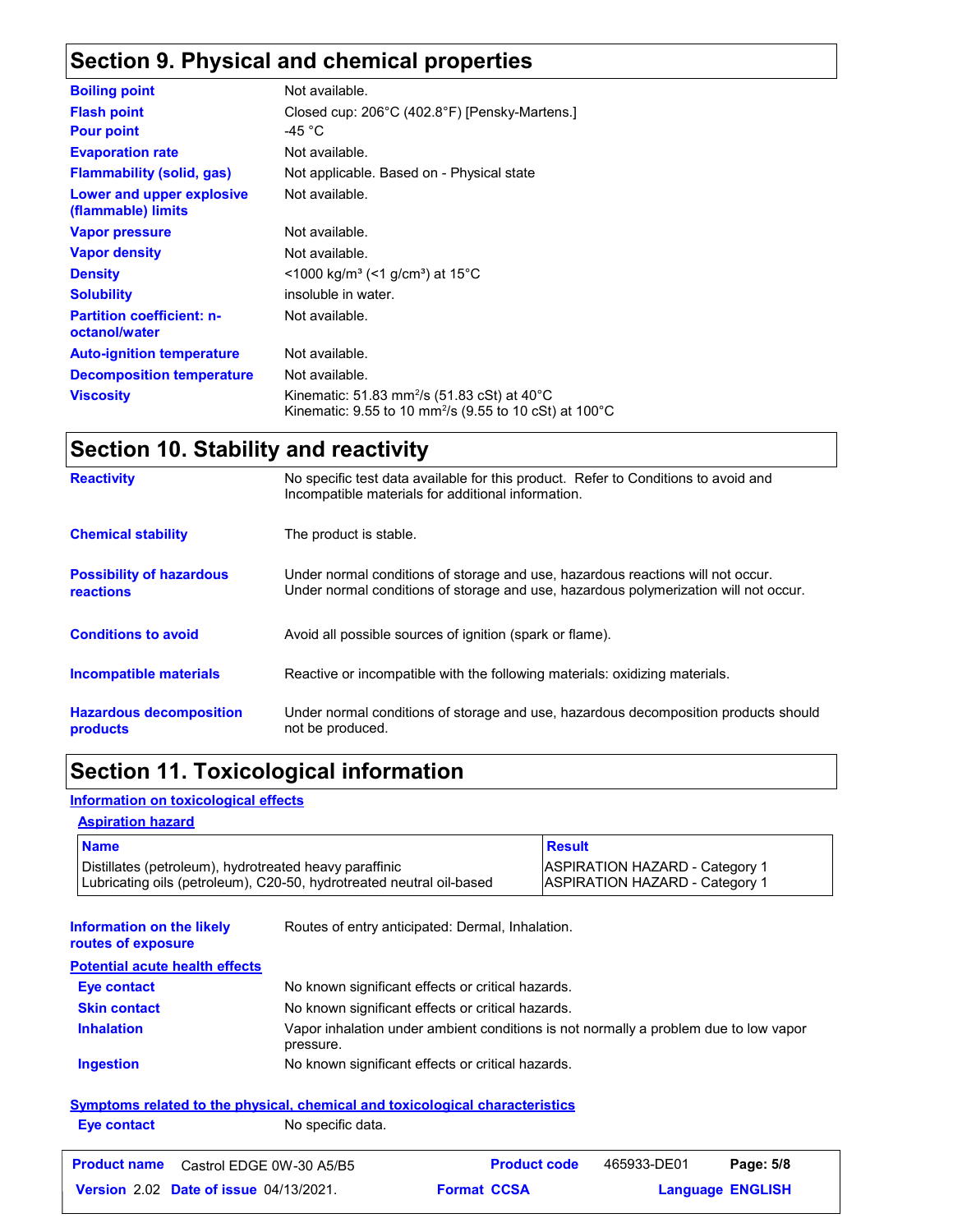| <b>Section 11. Toxicological information</b> |                                                                                                                                                                                                                                                                                                                                                                                                             |  |  |
|----------------------------------------------|-------------------------------------------------------------------------------------------------------------------------------------------------------------------------------------------------------------------------------------------------------------------------------------------------------------------------------------------------------------------------------------------------------------|--|--|
| <b>Skin contact</b><br><b>Inhalation</b>     | Adverse symptoms may include the following:<br>irritation<br>dryness<br>cracking<br>No specific data.                                                                                                                                                                                                                                                                                                       |  |  |
| <b>Ingestion</b>                             | No specific data.                                                                                                                                                                                                                                                                                                                                                                                           |  |  |
|                                              |                                                                                                                                                                                                                                                                                                                                                                                                             |  |  |
|                                              | Delayed and immediate effects and also chronic effects from short and long term exposure                                                                                                                                                                                                                                                                                                                    |  |  |
| <b>Short term exposure</b>                   |                                                                                                                                                                                                                                                                                                                                                                                                             |  |  |
| <b>Potential immediate</b><br><b>effects</b> | Not available.                                                                                                                                                                                                                                                                                                                                                                                              |  |  |
| <b>Potential delayed effects</b>             | Not available.                                                                                                                                                                                                                                                                                                                                                                                              |  |  |
| Long term exposure                           |                                                                                                                                                                                                                                                                                                                                                                                                             |  |  |
| <b>Potential immediate</b><br>effects        | Not available.                                                                                                                                                                                                                                                                                                                                                                                              |  |  |
| <b>Potential delayed effects</b>             | Not available.                                                                                                                                                                                                                                                                                                                                                                                              |  |  |
| <b>Potential chronic health effects</b>      |                                                                                                                                                                                                                                                                                                                                                                                                             |  |  |
| <b>General</b>                               | USED ENGINE OILS<br>Combustion products resulting from the operation of internal combustion engines<br>contaminate engine oils during use. Used engine oil may contain hazardous<br>components which have the potential to cause skin cancer. Frequent or prolonged<br>contact with all types and makes of used engine oil must therefore be avoided and a<br>high standard of personal hygiene maintained. |  |  |
| <b>Carcinogenicity</b>                       | No known significant effects or critical hazards.                                                                                                                                                                                                                                                                                                                                                           |  |  |
| <b>Mutagenicity</b>                          | No known significant effects or critical hazards.                                                                                                                                                                                                                                                                                                                                                           |  |  |
| <b>Teratogenicity</b>                        | No known significant effects or critical hazards.                                                                                                                                                                                                                                                                                                                                                           |  |  |
| <b>Developmental effects</b>                 | No known significant effects or critical hazards.                                                                                                                                                                                                                                                                                                                                                           |  |  |

#### **Numerical measures of toxicity**

**Acute toxicity estimates**

Not available.

## **Section 12. Ecological information**

#### **Toxicity**

No testing has been performed by the manufacturer.

#### **Persistence and degradability**

Not expected to be rapidly degradable.

#### **Bioaccumulative potential**

This product is not expected to bioaccumulate through food chains in the environment.

**Fertility effects** No known significant effects or critical hazards.

| <b>Mobility in soil</b>                                 |                                                                                                                           |
|---------------------------------------------------------|---------------------------------------------------------------------------------------------------------------------------|
| <b>Soil/water partition</b><br><b>coefficient (Koc)</b> | Not available.                                                                                                            |
| <b>Mobility</b>                                         | Spillages may penetrate the soil causing ground water contamination.                                                      |
| <b>Other adverse effects</b>                            | No known significant effects or critical hazards.                                                                         |
| <b>Other ecological information</b>                     | Spills may form a film on water surfaces causing physical damage to organisms. Oxygen<br>transfer could also be impaired. |
| <b>Product name</b><br>Castrol EDGE 0W-30 A5/B5         | <b>Product code</b><br>Page: 6/8<br>465933-DE01                                                                           |

**Date of issue** 04/13/2021. **Example 2.02 Format CCSA Language ENGLIS Format CCSA** 

**Language ENGLISH**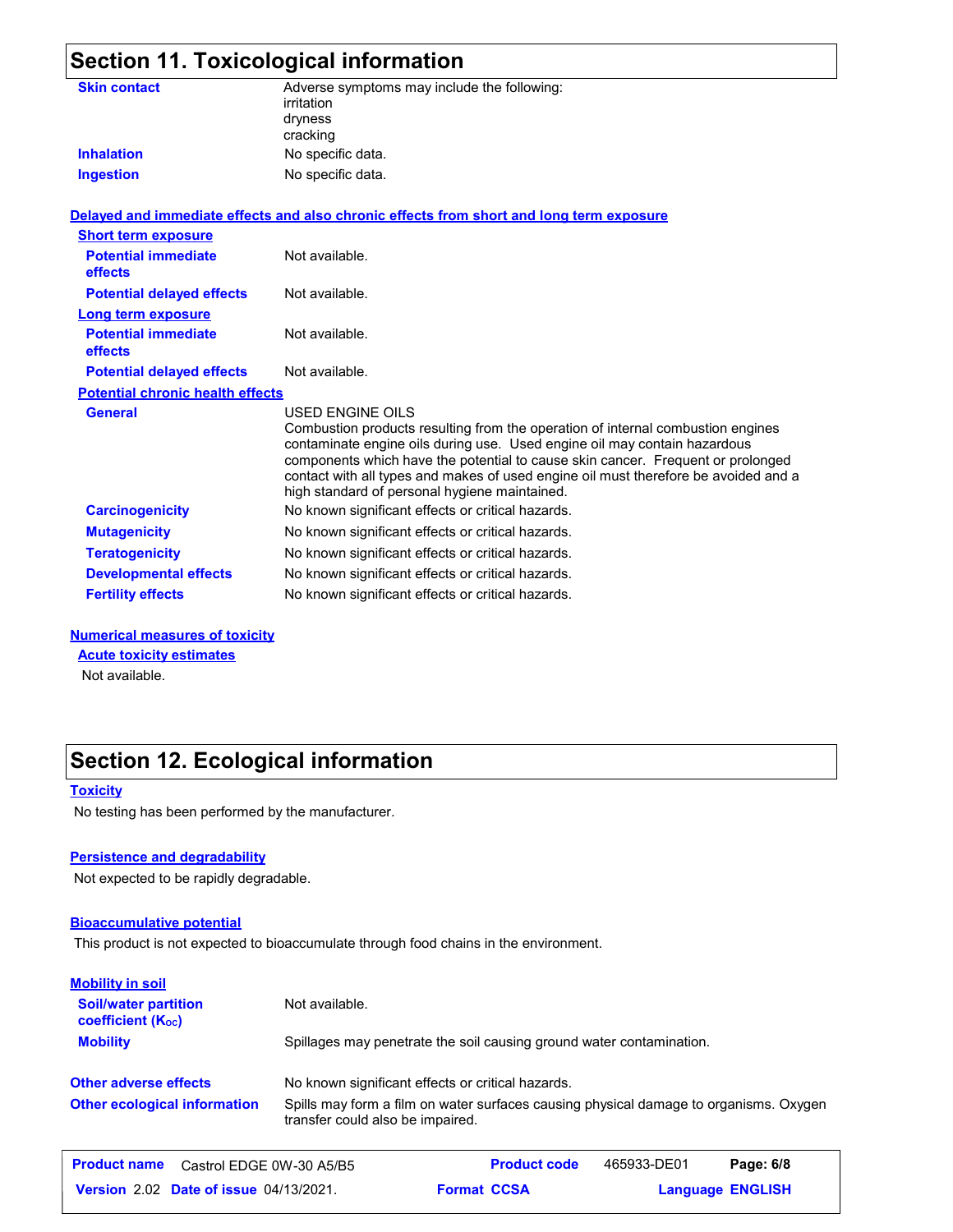## **Section 13. Disposal considerations**

#### **Disposal methods**

The generation of waste should be avoided or minimized wherever possible. Significant quantities of waste product residues should not be disposed of via the foul sewer but processed in a suitable effluent treatment plant. Dispose of surplus and non-recyclable products via a licensed waste disposal contractor. Disposal of this product, solutions and any by-products should at all times comply with the requirements of environmental protection and waste disposal legislation and any regional local authority requirements. Waste packaging should be recycled. Incineration or landfill should only be considered when recycling is not feasible. This material and its container must be disposed of in a safe way. Empty containers or liners may retain some product residues. Avoid dispersal of spilled material and runoff and contact with soil, waterways, drains and sewers.

## **Section 14. Transport information**

|                                      | <b>DOT Classification</b> | <b>TDG Classification</b> | <b>IMDG</b>    | <b>IATA</b>    |
|--------------------------------------|---------------------------|---------------------------|----------------|----------------|
| <b>UN number</b>                     | Not regulated.            | Not regulated.            | Not regulated. | Not regulated. |
| <b>UN proper</b><br>shipping name    |                           |                           |                |                |
| <b>Transport</b><br>hazard class(es) |                           |                           |                |                |
| <b>Packing group</b>                 |                           | $\overline{\phantom{0}}$  | $\blacksquare$ | ۰              |
| <b>Environmental</b><br>hazards      | No.                       | No.                       | No.            | No.            |
| <b>Additional</b><br>information     |                           |                           | -              |                |

**Special precautions for user**

Not available.

Not available.

**Transport in bulk according to IMO instruments**

## **Section 15. Regulatory information**

| <b>U.S. Federal regulations</b>                                 |                                                                                                                                |
|-----------------------------------------------------------------|--------------------------------------------------------------------------------------------------------------------------------|
| <b>United States inventory</b><br>(TSCA 8b)                     | At least one component is not listed.                                                                                          |
| <b>Other regulations</b>                                        |                                                                                                                                |
| <b>Australia inventory (AICS)</b>                               | At least one component is not listed.                                                                                          |
| <b>Canada inventory</b>                                         | At least one component is not listed.                                                                                          |
| <b>China inventory (IECSC)</b>                                  | At least one component is not listed.                                                                                          |
| <b>Japan inventory (ENCS)</b>                                   | At least one component is not listed.                                                                                          |
| <b>Korea inventory (KECI)</b>                                   | All components are listed or exempted.                                                                                         |
| <b>Philippines inventory</b><br>(PICCS)                         | At least one component is not listed.                                                                                          |
| <b>Taiwan Chemical</b><br><b>Substances Inventory</b><br>(TCSI) | At least one component is not listed.                                                                                          |
| <b>REACH Status</b>                                             | The company, as identified in Section 1, sells this product in the EU in compliance with<br>the current requirements of REACH. |